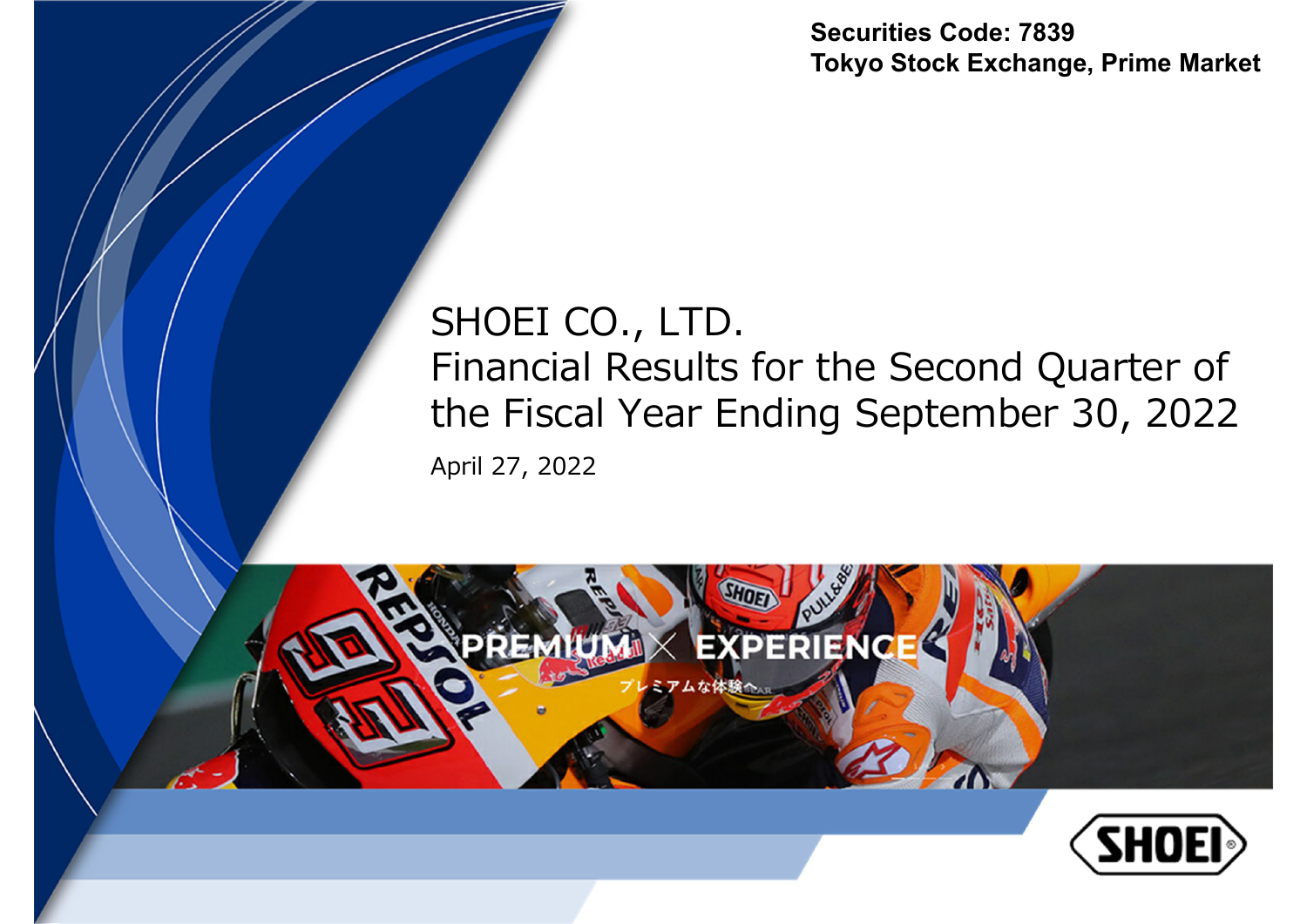# **(1) Financial Highlights**



#### **Net Sales/Operating Income/Profit attributable to owners of parent**



**Average foreign exchange rates for the term (the Second Quarter of the FY ending Sep. 2022) US\$/JPY=114.83, EUR/JPY=130.05 Overseas subsidiary conversion rates (end of December 2021) US\$/JPY=115.02, EUR/JPY=130.51**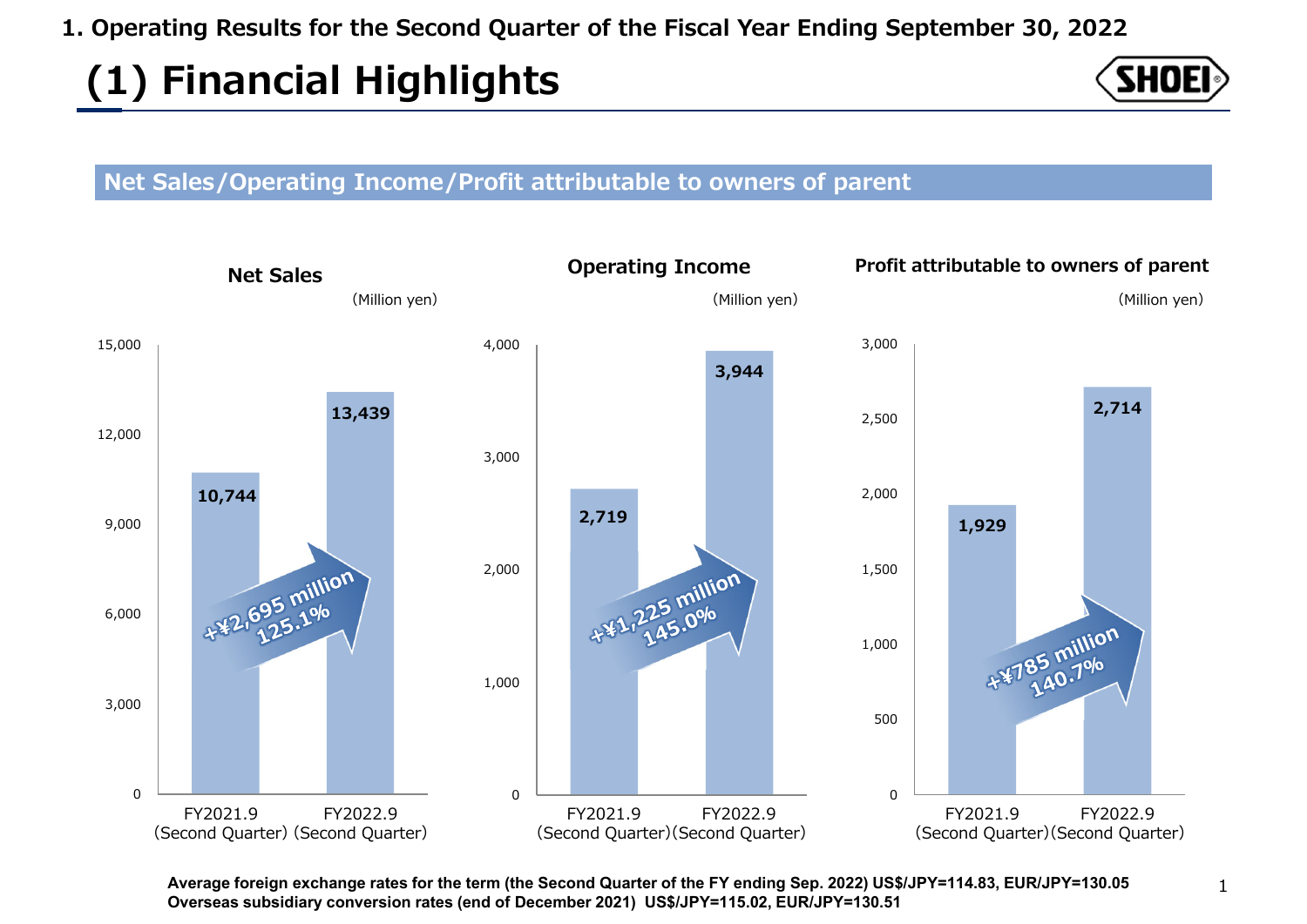### **(2) Consolidated Net Sales and Sales Volume by Region**